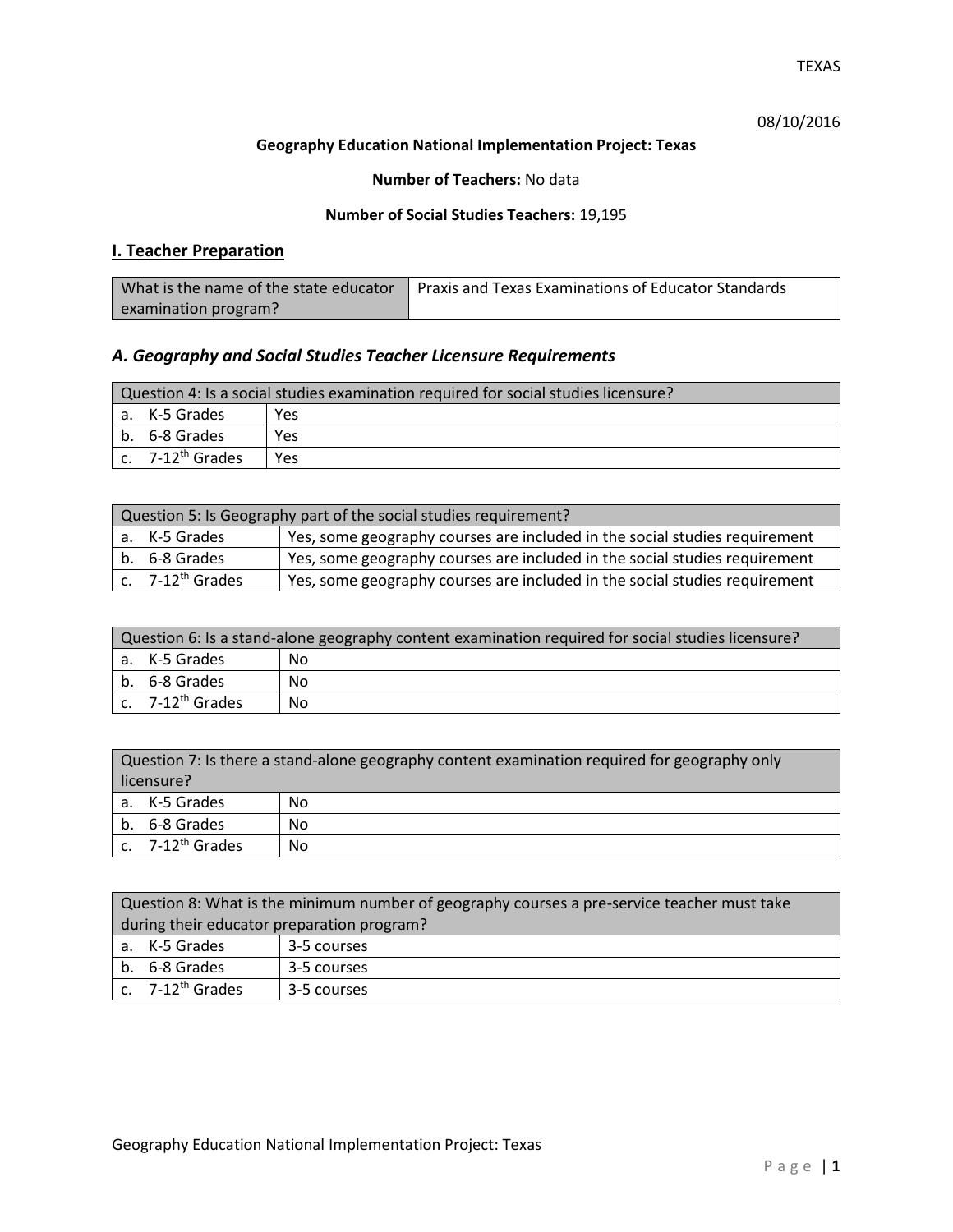## *B. Professional Development*

| Question 10: Can in service teachers receive<br>certification credit for professional<br>development courses or programs in<br>geography? | Yes       |
|-------------------------------------------------------------------------------------------------------------------------------------------|-----------|
| Question 11: Does the state education agency<br>(SEA) provide professional development in<br>geography?                                   | <b>No</b> |

## **II. Curriculum**

| Question 15: What is the name of the state   | Texas Essential Knowledge and Skills for Social     |
|----------------------------------------------|-----------------------------------------------------|
| standards?                                   | <b>Studies</b>                                      |
| Question 16: How are the state standards     | Combination                                         |
| presented by grade level?                    |                                                     |
| Question 17: When were the standards last    | 3-6 years                                           |
| revised?                                     |                                                     |
| Question 18: Are there plans for revision to | Within 5 years                                      |
| the state standards?                         |                                                     |
| Question 19: Is geography included in the    | <b>Yes</b>                                          |
| state standards?                             |                                                     |
| Question 20: How are the geography           | <b>Both</b>                                         |
| standards organized?                         |                                                     |
| Question 21: What framework and/or           | Geography for Life (1994), Five Themes in Geography |
| documents were used?                         |                                                     |

## **Question 22: What general topics are included?**

Spatial Thinking and/or Mental Maps, Mapping (map projections, use of maps), Human-environment interaction, Places and/or regions, Physical geography (including physical processes, weather & climate, natural resources), Culture, Geopolitics, Population and Settlements, Movement of people, goods and/or ideas, uses of geography and/or careers in geography, learning about geospatial technologies, Using geospatial technologies

| Question 23: What is the total number of credit | 22 credit hours |
|-------------------------------------------------|-----------------|
| hours required for high school graduation?      |                 |
| Question 24: What is the total number of social | 3 credit hours  |
| studies credit hours required for high school   |                 |
| graduation?                                     |                 |

TEXAS